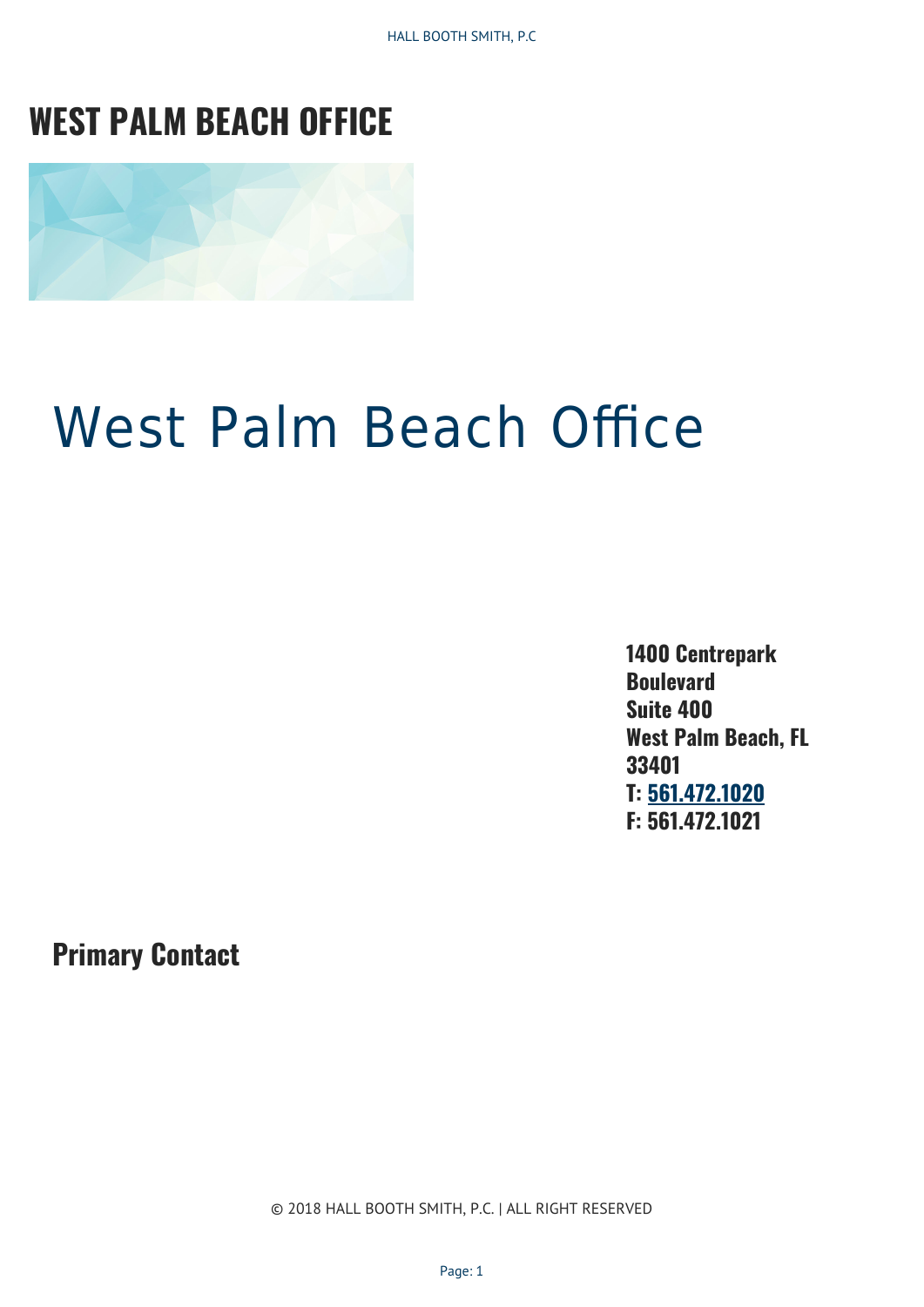

# **[Denise L.](http://hallboothsmith.com/attorney/denise-l-dawson/) [Dawson](http://hallboothsmith.com/attorney/denise-l-dawson/)**

**Partner HBS West Palm Beach Office**

T: [561.472.1020](Tel:561.472.1020) F: 561.472.1021 E: [ddawson@hallboothsmi](mailto:ddawson@hallboothsmith.com) [th.com](mailto:ddawson@hallboothsmith.com) 1.

Construction companies **rely** on HBS



25

years in a row **HBS Atlanta** named as TOP WORKPLACES by AJC.

[View All West Palm Beach Office](https://hallboothsmith.com/attorneys/office-id-226/) **[Professionals](https://hallboothsmith.com/attorneys/office-id-226/)** 

- [In the News](#page--1-0)
- [Events](#page--1-0)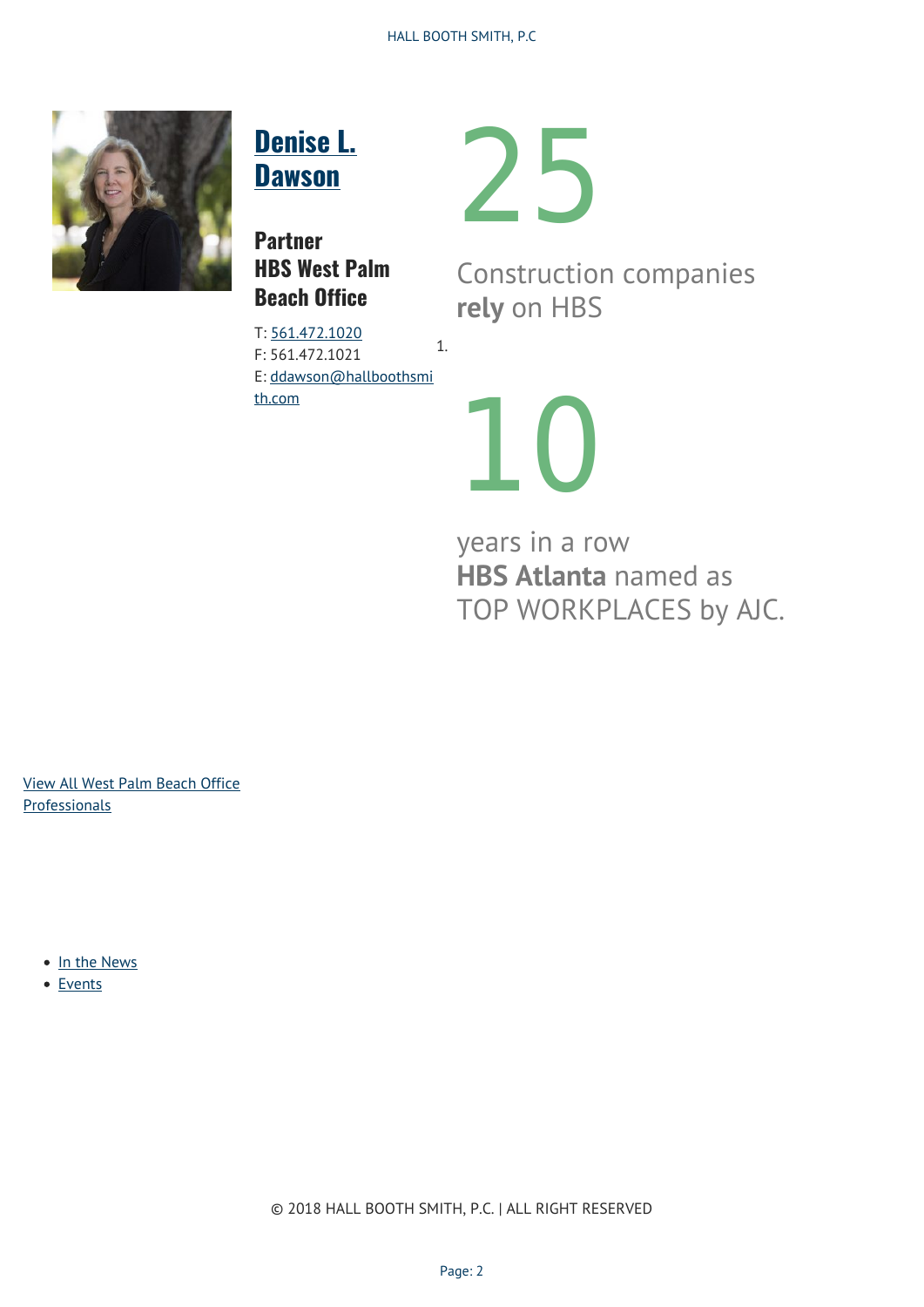# **["Going Viral or Going Nuclear: Social Inflation's Impact on Jury Verdicts and How to Safeguard](https://hallboothsmith.com/going-viral-or-going-nuclear-social-inflations-impact-on-jury-verdicts-and-how-to-safeguard-against-it-journal-of-emerging-issues-in-litigation/) [Against It," Journal of Emerging Issues in Litigation](https://hallboothsmith.com/going-viral-or-going-nuclear-social-inflations-impact-on-jury-verdicts-and-how-to-safeguard-against-it-journal-of-emerging-issues-in-litigation/)**

#### [February 28, 2022](https://hallboothsmith.com/2022/02/)

In an article published in the Journal of Emerging Issues in Litigation, Partner Sandy Cianflone and Associates Lindsay Nishan and Samantha Myers discuss the impact of social

### **[HBS Names 11 New Partners](https://hallboothsmith.com/hbs-names-11-new-partners/)**

[January 5, 2022](https://hallboothsmith.com/2022/01/)

ATLANTA, GEORGIA – January 5, 2022 – Hall Booth Smith, P.C. has named 11 attorneys to Partner as the firm recognizes the dedication, hard work and leadership

### **[Hall Booth Smith Adds Haigler in Jacksonville and Myers in West Palm Beach](https://hallboothsmith.com/hall-booth-smith-adds-haigler-in-jacksonville-and-myers-in-west-palm-beach/)**

#### [October 21, 2021](https://hallboothsmith.com/2021/10/)

JACKSONVILLE and WEST PALM BEACH, FL – October 21, 2021 – Hall Booth Smith, P.C. (HBS) welcomes two new Associates to its offices in Florida as the

## **[Of Counsel Danielle Dudai Quoted in Business Insider Article Discussing the Legal Pitfalls of](https://hallboothsmith.com/of-counsel-danielle-dudai-quoted-in-business-insider-article-discussing-the-legal-pitfalls-of-content-creators-promoting-cryptocurrencies/) [Content Creators Promoting Cryptocurrencies](https://hallboothsmith.com/of-counsel-danielle-dudai-quoted-in-business-insider-article-discussing-the-legal-pitfalls-of-content-creators-promoting-cryptocurrencies/)**

[October 21, 2021](https://hallboothsmith.com/2021/10/)

West Palm Beach Of Counsel Danielle Dudai has been quoted in a Business Insider article regarding content creators "shilling" or promoting cryptocurrencies and the potential legal pitfalls

## **[HBS Adds Danielle Dudai and Edward Dulatt in West Palm Beach](https://hallboothsmith.com/hbs-adds-danielle-dudai-and-edward-dulatt-in-west-palm-beach/)**

[July 30, 2021](https://hallboothsmith.com/2021/07/)

WEST PALM BEACH, FL – July 30, 2021 – Hall Booth Smith, P.C. (HBS) welcomes Of Counsel Danielle Dudai and Associate Edward Dulatt to its West Palm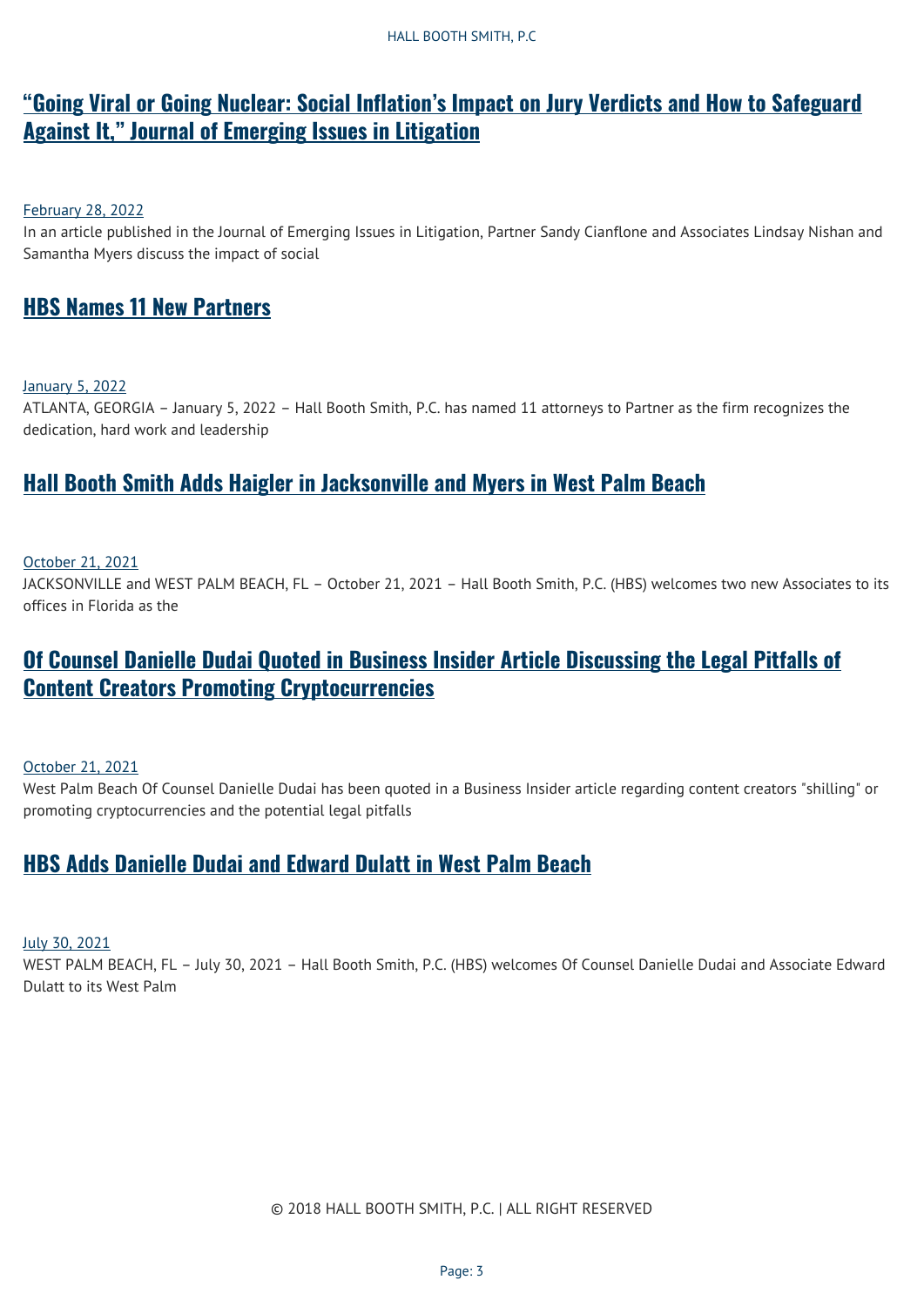# **[W. Palm Beach Partner Jodi Barrett Quoted in Article Published by Healthcare Risk Management](https://hallboothsmith.com/w-palm-beach-partner-jodi-barrett-quoted-in-article-published-by-healthcare-risk-management/)**

#### [April 2, 2021](https://hallboothsmith.com/2021/04/)

In an article published by Healthcare Risk Management on March 29, 2021, Partner Jodi Barrett is quoted discussing pandemic litigation for skilled care and assisted living facilities

- $\bullet$  [1](#page--1-0)
- $\bullet$  [2](#page--1-0)
- $\bullet$  [3](#page--1-0)

# Map & Directions